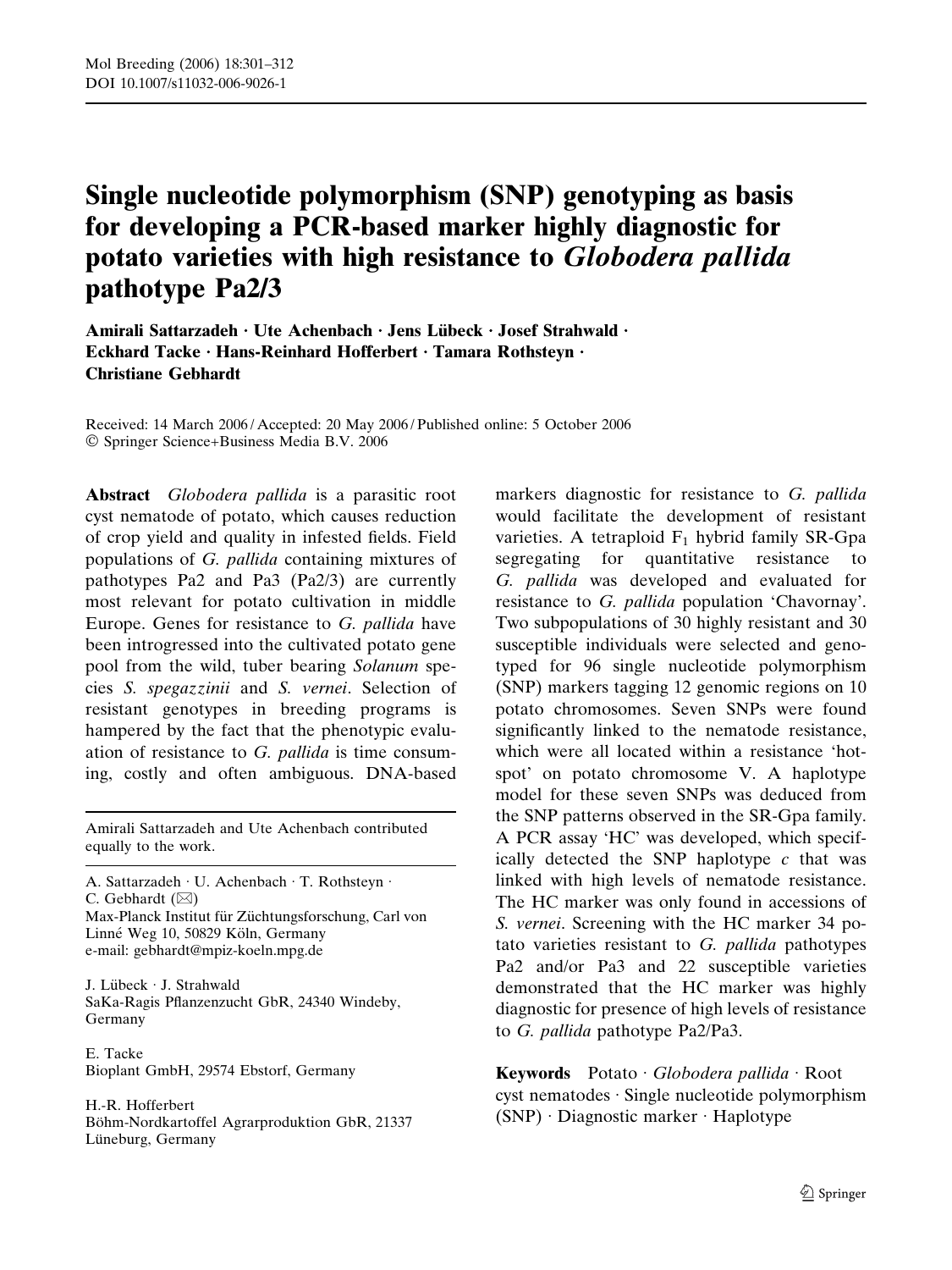#### Introduction

Two closely related root cyst nematode species, Globodera rostochiensis and Globodera pallida, are the most damaging parasitic nematodes in potato cultivation (Evans and Trudgill [1992\)](#page-11-0). Control by nematicides and crop rotation is difficult, due to the high toxicity of nematicides to the environment and the long survival rate of the cysts in the soil. Therefore, high levels of genetic resistance to nematodes are an important character in breeding new potato varieties. This breeding goal has been successfully achieved for resistance to Globodera rostochiensis by introgression of major genes for resistance from S. tuberosum ssp andigena, S. spegazzinii and S. vernei (Ross [1986;](#page-11-0) Phillips [1994](#page-11-0)). The wide spread cultivation of varieties with resistance to G. rostochiensis favored however the multiplication of pathotypes of G. pallida, which gradually overcome these resistance genes. Resistance to G. pallida has been identified in the same Solanum species as resistance to G. rostochiensis, and accessions of S. vernei have mainly been used in variety breeding in the Netherlands and Germany (Ross [1986\)](#page-11-0). Resistance to nematodes is assessed by the inoculation of test plants with a defined number of cysts or by planting in nematode infested soil. The cysts newly formed after 4– 6 weeks post inoculation are collected and counted. Resistance to G. pallida appears quantitative and its phenotypic assessment is complicated by the fact that it depends not only from the genotype of the potato plant tested but also from the nematode population used for inoculation. Three pathotypes Pa1, Pa2 and Pa3 of G. pallida have been distinguished based on differentials (Kort et al. [1977\)](#page-11-0). G. pallida field populations are however not uniform with respect to pathotype composition. Populations containing mixtures of pathotypes Pa2 and Pa3 (Pa2/3) are currently the most relevant for potato cultivation in middle Europe. The phenotypic evaluation of resistance to G. pallida is time consuming, costly and often ambiguous. The availability of DNA-based markers, which are easy to score, cost effective and diagnostic for resistance to G. pallida in wide germplasm pools, would reduce the need for resistance testing during variety development.

A prerequisite for developing such markers is the genetic dissection of the factors conferring resistance to G. pallida. A number of QTL (quantitative trait locus) mapping experiments for resistance to G. pallida have been performed in different, mostly diploid genetic backgrounds (Kreike et al. [1994](#page-11-0); Bradshaw et al. [1998](#page-11-0); Rouppe van der Voort et al. [1998](#page-11-0), [2000;](#page-11-0) Bryan et al. [2002,](#page-11-0) [2004;](#page-11-0) Caromel et al. [2003,](#page-11-0) [2005](#page-11-0)). The major gene Gpa2 for resistance to G. pallida pathotype Pa2 on chromosome XII has been cloned and shown to be a member of the NB (nucleotide binding) – LRR (leucine-rich-repeat) gene family, to which most known plant genes for pathogen resistance belong (van der Vossen et al. [2000\)](#page-11-0). All QTL mapping studies for G. pallida resistance revealed one QRL (quantitative resistance locus) of major effect accompanied by few additional QRL of minor effect. The most prominent and reproducible QRL is located on potato chromosome V in a genomic region flanked by RFLP markers GP179 and GP21. A number of qualitative and quantitative resistance factors to various pathogens maps to this region as well as NB-LRR type genes (reviewed in Gebhardt and Valkonen [2001,](#page-11-0) https: //www.gabi.rzpd.de/projects/Pomamo/). Other QRL with large effects were detected on chromosomes IV, IX and XI. RFLP (restriction fragment length polymorphism), AFLP (amplified fragment length polymorphism) SSR (simple sequence repeat) and other PCR-based markers linked to QTL for resistance to G. pallida are available in abundance from these mapping experiments. However, a diagnostic value of a DNA marker beyond a particular QTL mapping population has been demonstrated only for the marker SPUD1636 linked to the major QRL on chromosome V (Bryan et al. [2002](#page-11-0)). In this case, an allele specific, 226 bp amplicon was found only in accessions of S. vernei and in some highly resistant breeding lines that have S. vernei as source of resistance to G. pallida in their pedigree (Bryan et al. [2002\)](#page-11-0).

Single nucleotide polymorphism (SNP) markers have been identified in potato, which tag most of the genomic regions known to harbor genes for qualitative and/or quantitative resistance to various pathogens, among others resistance to G. pallida. Most of these SNP markers are derived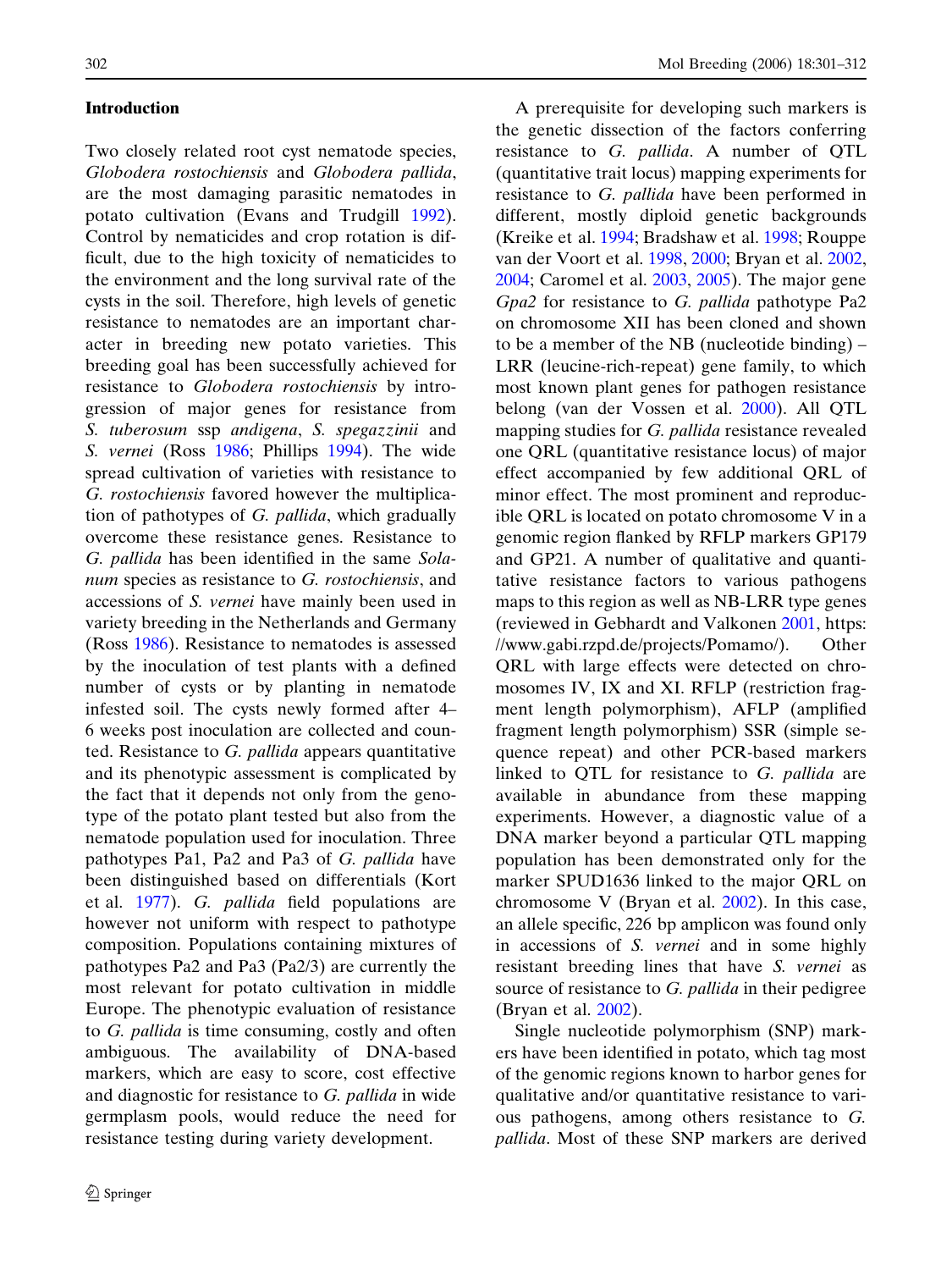from end sequences of potato BAC (bacterial artificial chromosome) insertions, which contain one or more NB-LRR type genes (Rickert et al. [2003\)](#page-11-0). Due to the high degree of intraspecific DNA polymorphism in potato, comparative sequencing of specific amplicons generated from genomic DNA of different genotypes allows the simultaneous scoring of several SNP markers in a sequence of 200–500 bp. In addition, the sequence trace files can be evaluated at heterozygous SNP loci for the three possible allele dosages in tetraploid genotypes (3:1, 2:2 and 1:3) (Rickert et al. [2003](#page-11-0)). Taking advantage on one hand of the current knowledge of 'resistance hot spots' in the potato genome and on the other hand of SNP markers linked to them, we selectively genotyped resistance-linked SNP markers in two subpopulations of highly resistant and susceptible individuals of a tetraploid  $F_1$  family, which segregated for quantitative resistance to G. pallida. We identified SNP markers linked to a major resistance locus and used the SNP information to develop a haplotype specific PCR assay, which we show to be highly diagnostic for presence of high Pa2/3 resistance to G. pallida that has been introgressed in modern potato varieties from Solanum vernei.

## Materials and methods

#### Plant material

The  $F_1$  family Gpa-SR was generated by crossing the tetraploid breeding clones SR6 and SR5. SR6 was resistant to Globodera pallida pathotypes Pa2 and Pa3 and SR5 was susceptible. Of 250 seedlings grown in the greenhouse and assessed for general plant vigor, 20 plants were discarded. The remaining 230 genotypes were tested for resistance to G. pallida (one replication per genotype). Based on the first resistance test, 200 genotypes were retained and propagated the following year in the field at Windeby, Germany, under the same phytosanitary conditions as used for seed potatoes. The 200 genotypes were tested a second time for resistance to G. pallida (two replications per genotype). Based on the results

of the two rounds of testing, 30 highly resistant and 30 highly susceptible genotypes were selected, which were propagated a third year and tested a third time for resistance to G. pallida (four replications per genotype). Based on a total of seven resistance tests, the average cyst counts were between zero and one for the highly resistant genotypes, and 22 cysts or more in the susceptible genotypes.

Thirty four varieties with resistance to G. pallida pathotypes Pa2 and/or Pa3 (Table [1](#page-3-0)) were obtained from Saka-Ragis Pflanzenzucht, Böhm-Nordkartoffel Agrarproduktion (BNA), Bavaria Saat (by courtesy of A. von Zwehl), HZPC Holland B.V., Averis Seeds B.V.and B.F. Leestemaker & A. Smid (by courtesy of Jan Draaistra). DNA of 21 susceptible varieties was available (Gebhardt et al. 2004) from the collection maintained by the IPK potato germplasm bank at Groß-Lüsewitz (Germany). S. vernei clone 62-33-3 (Ross [1986](#page-11-0)) and the interspecific hybrid clone AM78.3778 (Rouppe van der Voort et al. [1998\)](#page-11-0) were kindly provided by Björn Niere (Institute for Nematology, BBA Münster, Germany). Clone AM78.3778 has been originally provided by Richard Janssen.

DNA of the following Solanum species was available (Gebhardt et al. 2004); the number of accessions per species is given in parenthesis: S. acaule (3), S. alandiae (3), S. andigena (3), S. berthaultii (3), S. brevicaule (3), S. bukasovii (3), S. canasense (3), S. chacoense (3), S. demissum (3), S. dulcamara (1), S. etuberosum (2), S. gourlayi (3), S. hondelmannii (2), S. kurtzianum (3), S. leptophyes (3), S. lignicaule (1), S. maglia (1), S. megistacrolobum (2), S. microdontum (3), S. morelliforme (1), S. nigrum (1), S. neorossii (1), S. oplocense (3), S. phureja (3), S. pinnatisectum (1), S. sparsipilum (3), S. spegazzinii (3), S. stenotomum (3), S. stoloniferum (3), S. vernei (3), S. verrucosum (3). Accession numbers are available from the authors upon request.

#### Assessment of resistance to G. pallida

The genotypes of the Gpa-SR population were tested for resistance to G. pallida at the 'Landesamt für Landwirtschaft, Lebensmittelsicherheit und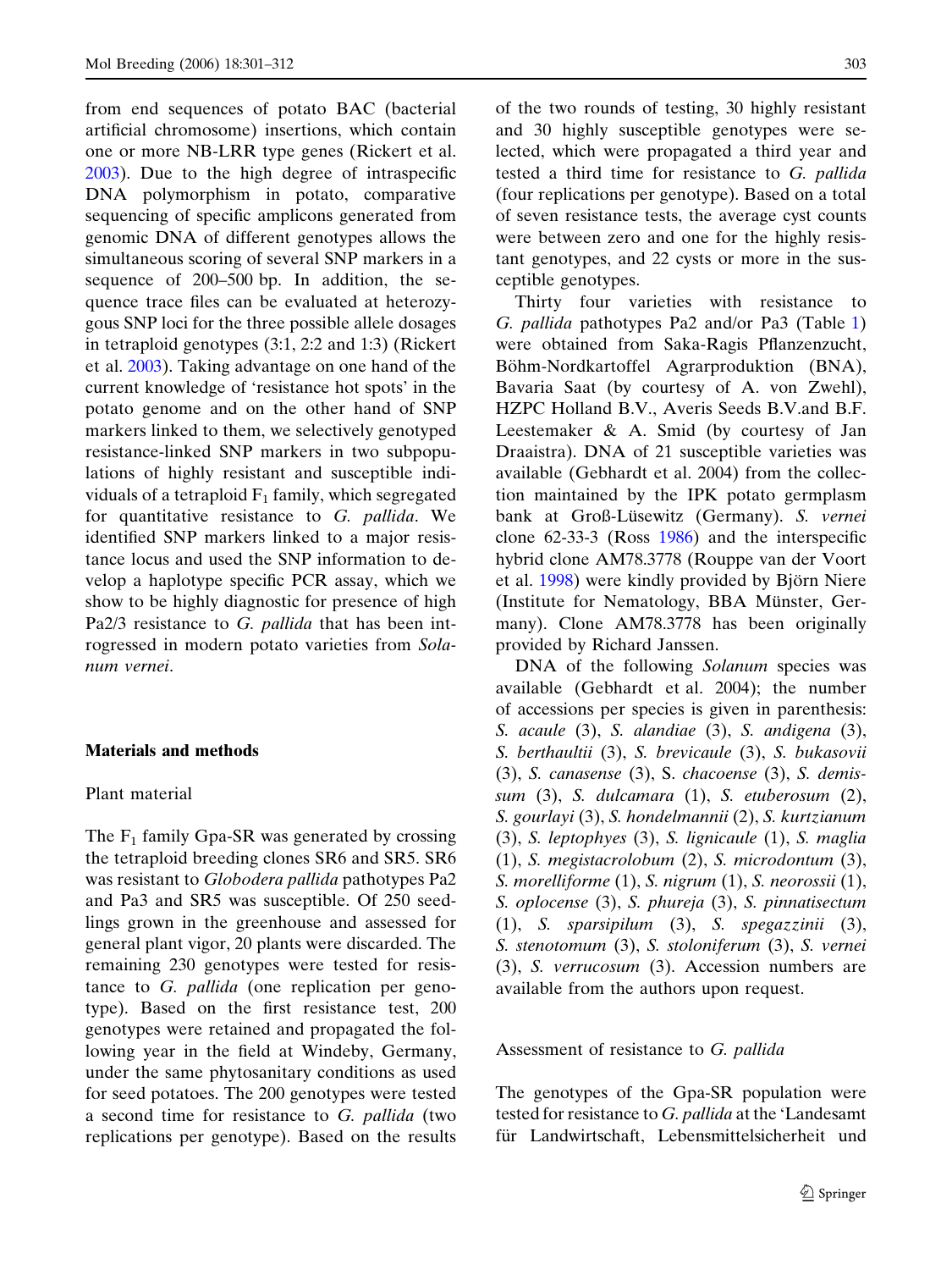| Variety or clone                                                         | <b>Breeder</b>             | Resistance to<br>G. pallida pathotypes <sup>a</sup> | HC               | sup139            | snp274            | <b>SPUD1636</b>  |
|--------------------------------------------------------------------------|----------------------------|-----------------------------------------------------|------------------|-------------------|-------------------|------------------|
| Angela                                                                   | <b>BNA</b>                 | Susceptible                                         | $\boldsymbol{0}$ | GGGG              | AAAA              | $\boldsymbol{0}$ |
| Arkula                                                                   | <b>NORIKA</b>              | Susceptible                                         | $\boldsymbol{0}$ | GGGG              | AAAA              | $\boldsymbol{0}$ |
| Assia                                                                    | Uniplanta                  | Susceptible                                         | $\boldsymbol{0}$ | GGGG              | AAAA              | $\boldsymbol{0}$ |
| Christa                                                                  | KWS Saat (N: Ragis)        | Susceptible                                         | 0                | GGGG              | AAAA              | $\boldsymbol{0}$ |
| Clarissa                                                                 | <b>BNA</b>                 | Susceptible                                         | $\boldsymbol{0}$ | GGAA              | AAAA              | 0                |
| Desiree                                                                  | Lange, W.                  | Susceptible                                         | $\boldsymbol{0}$ | GGGG              | AAAA              | $\boldsymbol{0}$ |
| Gloria                                                                   | Saatzucht Soltau - Bergen  | Susceptible                                         | $\boldsymbol{0}$ | GGGG              | AAAA              | $\boldsymbol{0}$ |
| Grata                                                                    | Stader Saatzucht           | Susceptible                                         | $\boldsymbol{0}$ | GGGG              | AAAA              | $\boldsymbol{0}$ |
| Hela                                                                     | Vereinigte Saatzuchten     | Susceptible                                         | $\boldsymbol{0}$ | GGGG              | AAAA              | $\boldsymbol{0}$ |
| Karat                                                                    | <b>NORIKA</b>              | Susceptible                                         | $\boldsymbol{0}$ | GGAA              | AAAA              | $\boldsymbol{0}$ |
| Karlena                                                                  | <b>NORIKA</b>              | Susceptible                                         | $\boldsymbol{0}$ | GGGG              | AAAA              | $\boldsymbol{0}$ |
| Koretta                                                                  | NORIKA                     | Susceptible                                         | $\boldsymbol{0}$ | GGGG              | AAAA              | $\boldsymbol{0}$ |
| Lyra                                                                     | <b>BNA</b>                 | Susceptible                                         | 0                | GGGG              | AAAA              | $\boldsymbol{0}$ |
| Maxilla                                                                  | <b>NORIKA</b>              | Susceptible                                         | $\boldsymbol{0}$ | $\qquad \qquad -$ | $\qquad \qquad -$ | $\boldsymbol{0}$ |
| Milva                                                                    | Saatzucht Berding          | Susceptible                                         | $\boldsymbol{0}$ | GGGG              | AAAA              | Not tested       |
| Nora                                                                     | BNA                        | Susceptible                                         | 0                | GGGG              | AAAA              | $\boldsymbol{0}$ |
| Selma                                                                    | Bavaria Saat               | Susceptible                                         | $\boldsymbol{0}$ | AAAA              | AAAA              | $\boldsymbol{0}$ |
| Tempora                                                                  | <b>BNA</b>                 | Susceptible                                         | 0                | GGAA              | AAAA              | 0                |
| Toccata                                                                  | BNA                        | Susceptible                                         | $\boldsymbol{0}$ | GGAA              | AAAA              | $\boldsymbol{0}$ |
| Tomensa                                                                  | <b>BNA</b>                 | Susceptible                                         | $\boldsymbol{0}$ | GGGG              | AAAA              | 0                |
| Ute                                                                      | Bavaria Saat               | Susceptible                                         | $\boldsymbol{0}$ | GGGG              | AAAA              | $\boldsymbol{0}$ |
| Avano                                                                    | Karna                      | Pa2/3                                               | $\boldsymbol{0}$ | AAAA              | TTTT              | $\boldsymbol{0}$ |
| Avarna                                                                   | Karna                      | Pa2/3                                               | $\mathbf 1$      | AAAA              | TTTT              | $\mathbf 1$      |
| Aveka                                                                    | Karna                      | Pa2/3                                               | 1                | GGAA              | <b>AATT</b>       | 1                |
| Averia                                                                   | Karna                      | Pa2/3                                               | $\mathbf{1}$     | AAAA              | <b>TTTT</b>       | $\mathbf{1}$     |
| Aviala                                                                   | Karna                      | Pa2/3                                               | $\mathbf 1$      | AAAA              | <b>TTTT</b>       | $\mathbf 1$      |
| <b>Brisant</b>                                                           | Bavaria Saat               | Pa2/3                                               | $\mathbf 1$      | GGAA              | <b>AATT</b>       | $\boldsymbol{0}$ |
| Festien                                                                  | E.J. Feunekes              | Pa2/3                                               | $\mathbf{1}$     | AAAA              | AAAA              | $\mathbf{1}$     |
| Florijn                                                                  | Hoiting                    | Pa2/3                                               | $\mathbf 1$      | <b>GGAA</b>       | <b>ATTT</b>       | $\boldsymbol{0}$ |
| Goya                                                                     | J. Goosen                  | Pa2/3                                               | 1                | GAAA              | ATTT              | 0                |
| Innovator                                                                | <b>HZPC</b>                | Pa2/3                                               | $\mathbf{1}$     | AAAA              | <b>AAAT</b>       | $\boldsymbol{0}$ |
| Karakter                                                                 | Averis Saatzucht           | Pa2/3                                               | $1/0^b$          | GGGG              | AAAA              | 0                |
| Kartel                                                                   | Karna                      | Pa2/3                                               | $\mathbf 1$      | GAAA              | ATTT              | $\mathbf{1}$     |
| Melanie                                                                  | H.K.Kroeze & G.M. Bunte    | Pa2/3                                               | $\mathbf{1}$     | GGAA              | AATT              | $\mathbf{1}$     |
| Menco                                                                    | J.H. Mencke                | Pa2/3                                               | $\mathbf 1$      | GGAA              | <b>AATT</b>       | 1                |
| Mercator                                                                 | J.H. Mencke                | Pa2/3                                               | $\mathbf 1$      | GAAA              | AATT              | $\boldsymbol{0}$ |
| Mercury                                                                  | J.H. Mencke                | Pa2/3                                               | $\mathbf{1}$     | GGAA              | <b>AATT</b>       | $\boldsymbol{0}$ |
| Nomade                                                                   | Matschaap Boerhave VOF     | Pa2/3                                               | 1                | GGAA              | AATT              | $\boldsymbol{0}$ |
| Seresta                                                                  | R.H. Sloots                | Pa2/3                                               | $\mathbf{1}$     | GAAA              | <b>ATTT</b>       | $\mathbf{1}$     |
| Sjameto                                                                  | Agrico                     | Pa2/3                                               | $\mathbf{1}$     | <b>GGAA</b>       | <b>AATT</b>       | $\mathbf{1}$     |
| Stabilo                                                                  | R.H. Sloots                | Pa2/3                                               | 1                | AAAA              | TTTT              | $\mathbf{1}$     |
| $\operatorname*{Starga}% \nolimits_{\mathbb{Z}}\left( \mathbb{Z}\right)$ | R.H. Sloots                | Pa2/3                                               | $\mathbf{1}$     | $_{\rm GGA}$      | <b>AATT</b>       | $\,1\,$          |
| Valiant                                                                  | H. Kuipers                 | Pa2/3                                               | $\mathbf{1}$     | GAAA              | <b>TTTT</b>       | $\mathbf{1}$     |
| AM78.3778                                                                |                            | Pa2/3                                               | 1                |                   |                   | $\mathbf{1}$     |
| Elles                                                                    | B.F. Leestemaker & A. Smid | Pa <sub>2</sub>                                     | $\boldsymbol{0}$ | GGGG              | <b>AAAA</b>       | $\mathbf{1}$     |
| Feska                                                                    | E.J. Feunekes              | Pa <sub>2</sub>                                     | 0                | AAAA              | <b>AAAA</b>       | $\boldsymbol{0}$ |
| Karida                                                                   | Karna                      | Pa <sub>2</sub>                                     | 0                | GGGG              | AAAA              | 0                |
| Karnico                                                                  | Karna                      | Pa <sub>2</sub>                                     | $\boldsymbol{0}$ | GGGG              | AAAA              | $\mathbf{1}$     |
| Producent                                                                | Kweekbedrijf Prummel       | Pa <sub>2</sub>                                     | 0                | GGGG              | AAAA              | $\boldsymbol{0}$ |
| S.vernei 62-33-3                                                         |                            | Pa <sub>2</sub>                                     | 0                |                   |                   | $\mathbf 1$      |
| Sante                                                                    | J. Vegter                  | Pa1/2                                               | $\boldsymbol{0}$ | GGGG              | <b>AAAA</b>       | $\mathbf{1}$     |
| Amado                                                                    | <b>BNA</b>                 | Pa2/3 partial                                       | 1                | GGAA              | AATT              | $\boldsymbol{0}$ |
| Kantara                                                                  | Karna                      | Pa2/3 partial                                       | 0                |                   |                   | $\mathbf{1}$     |
| Kardent                                                                  | Karna                      | Pa2/3 partial                                       | 1                | GGGA              | <b>AATT</b>       | $\mathbf{1}$     |
|                                                                          |                            |                                                     |                  |                   |                   |                  |

<span id="page-3-0"></span>

|  | <b>Table 1</b> Population test of markers HC, BA213c14t7-snp139, BA213c14t7-snp274 and SPUD1636 (Bryan et al. 2002) in |  |  |  |  |
|--|------------------------------------------------------------------------------------------------------------------------|--|--|--|--|
|  | varieties susceptible or resistant to G. pallida according to passport data                                            |  |  |  |  |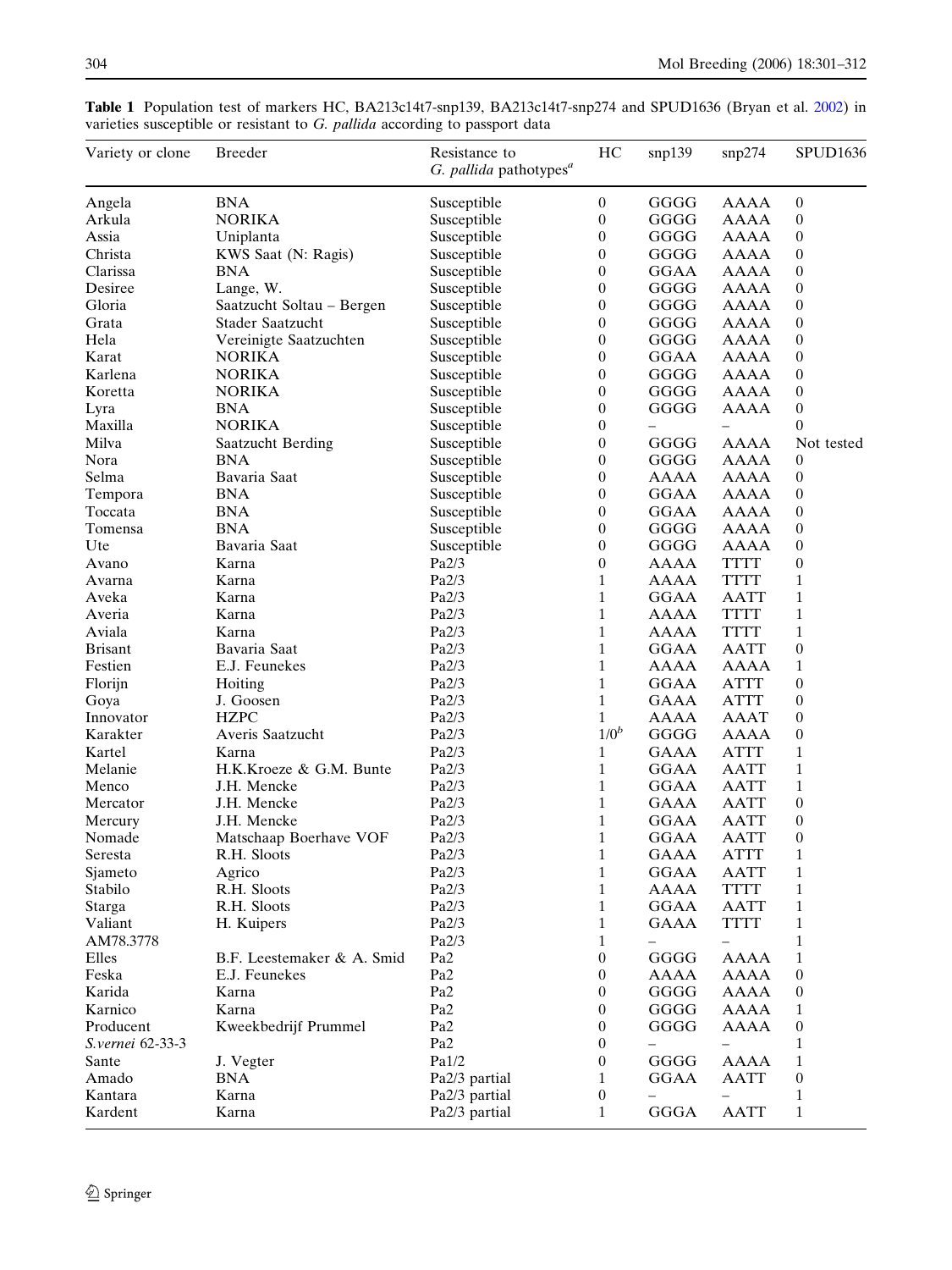| <b>Table 1</b> continued |
|--------------------------|
|                          |

| Variety or clone   | <b>Breeder</b>        | Resistance to<br>G. pallida pathotypes <sup>a</sup> | HС | snp139       | snp274       | SPUD <sub>1636</sub> |
|--------------------|-----------------------|-----------------------------------------------------|----|--------------|--------------|----------------------|
| Katinka<br>Pallina | Karna<br>Bavaris Saat | Pa2/3 partial<br>Pa2/3 partial                      | 0  | AAAA<br>GGGG | AAAA<br>AAAA |                      |

<sup>a</sup> Resistance according to '81e rassenlijst Landbouwgewassen 2006' and 'Beschreibende Sortenliste Kartoffeln 2005'

 $<sup>b</sup>$  This variety gave inconsistent results for the HC marker in repeated tests</sup>

Fischerei Mecklenburg-Vorpommern' (Rostock, Germany) according to Behringer ([1969](#page-11-0)) and Kort et al. [\(1977\)](#page-11-0). The plants were inoculated with G. pallida population 'Chavornay'. The status of nematode resistance of the varieties was obtained from the variety lists of the Netherlands (81e rassenlijst Landbouwgewassen, 2006, ISSN 0168- 7484) and Germany (Beschreibende Sortenliste Kartoffeln, 2005, ISSN 1430-9777).

## DNA isolation

Young, healthy potato leaves were harvested, freeze dried and stored in air-tight containers at – 20°C. Total genomic DNA was extracted from 0.3 to 0.4 g freeze dried leave material according to Bormann et al. [\(2004\)](#page-11-0).

# SNP analysis

Amplicons were generated from 50 ng genomic DNA template each of the parents and 44 F1 individuals of population Gpa-SR in  $30 \mu l$ buffer (20 mM Tris–HCl, pH 8.4, 2.5 mM  $MgCl<sub>2</sub>$ , 50 mM KCl), including 200 nM of each primer (Table [2\)](#page-5-0), 100  $\mu$ M of dNTP and 0.4– 1.0 units Taq DNA polymerase (Invitrogen Life Technologies, Freiburg, Germany). Standard cycling conditions were: 4 min initial denaturation at 94°C, followed by 30 cycles of 1 min denaturation at  $94^{\circ}$ C, 1 min annealing at the appropriate  $T_{\text{m}}$  and 1 min extension at 72°C. Reactions were finished by 8 min incubation at 72°C. PCR products were examined for quality on ethidium bromide stained agarose gels. Before sequencing,  $10 \mu l$  PCR were incubated with 1 unit each of shrimp alkaline phosphatase (Amersham Pharmacia Biotech, Piscataway, USA) and exonuclease I (Invitrogen,

Carlsbath, USA) at  $37^{\circ}$ C for 30 min to remove non-incorporated dNTP's and residual singlestranded DNA. The enzymes were inactivated at 80<sup>o</sup>C for 15 min. Amplicons were custom sequenced on ABI377 or ABI3700 sequencers (PE Biosystems, Foster City, CA, USA) at the Automated DNA Isolation and Sequencing (ADIS) unit of the Max-Planck Institute for Plant Breeding Research using the dideoxy chain-termination method and ABI PRISM Dye Terminator Cycle Sequencing Ready Reaction Kit. The electropherograms of the individual sequencing readouts (trace files) were visually inspected for segregating SNPs, which were detected by singular overlapping base calling peaks and for InDels, which were detected by overlapping sequencing readouts starting from defined nucleotide positions. SNPs were scored including the allele dosage, using both the Data Acquisition & Data Analysis software DAx7.1 (Van Mierlo Software Consultancy) and manual scoring. The dosage of bi-allelic SNPs in heterozygous tetraploid genotypes (3:1, 2:2 or 1:3) was estimated from the height ratio of overlapping base calling peaks. The SNP scores and the categorized resistance scores (resistant or susceptible) of the 44 F1 individuals were arranged as tabular data. For each SNP marker segregating in the Gpa-SR population, between two and five genotype classes were observed, depending on the parental SNP configuration (for example AAAA, AAAG, AAGG, AGGG and GGGG). Pearson's  $\chi^2$  test or Fisher's exact test were used to test the observed SNP genotype classes for significant deviation from the  $H_0$ hypothesis of equal frequency in the two phenotypic categories. Statistic tests were computed with SPSS software (SPSS GmbH Software, München, Germany).

 $\textcircled{2}$  Springer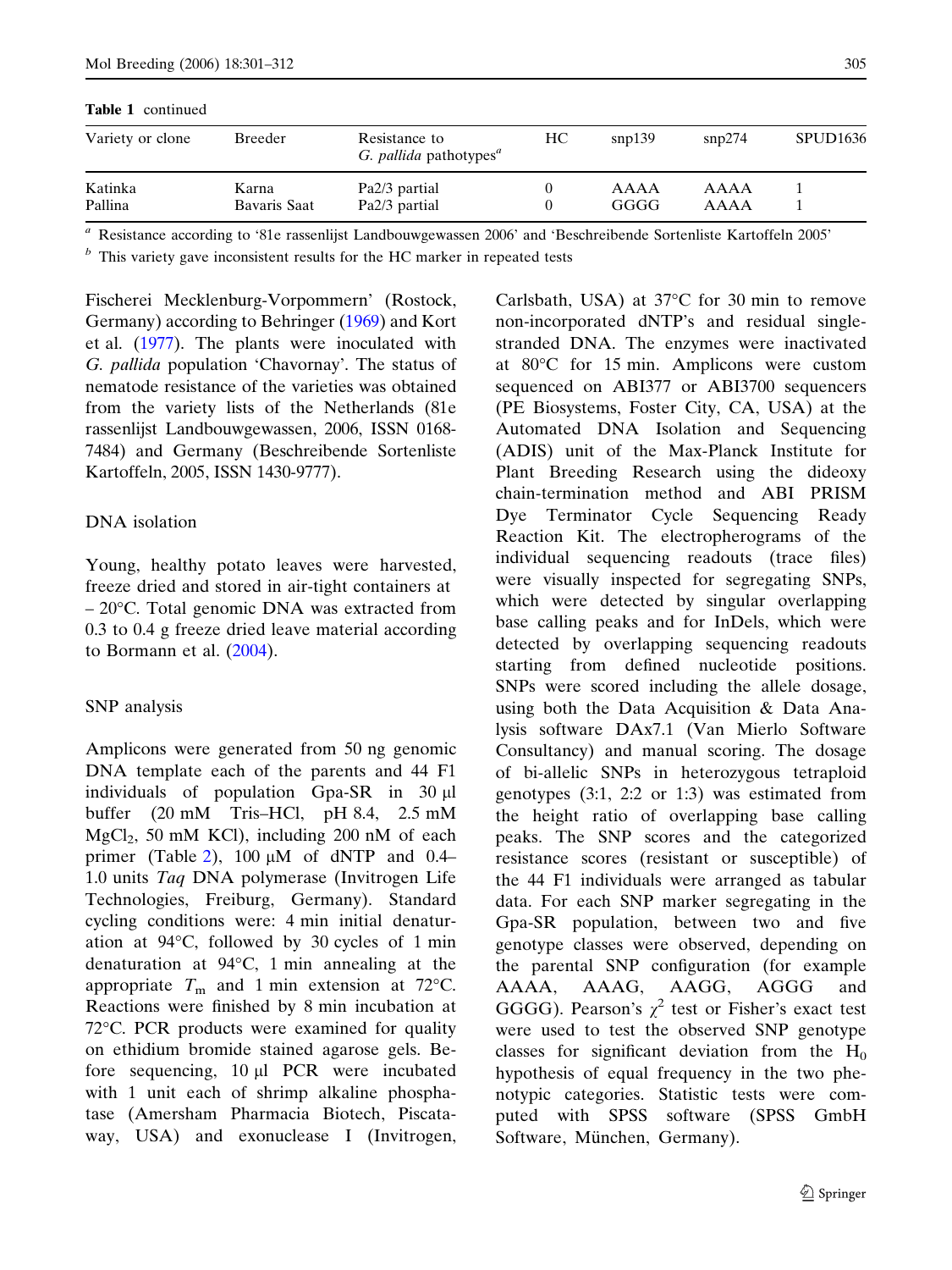## <span id="page-5-0"></span>Allele specific PCR: haplotype c

Four primers were designed according to Sarkar and Sommer ([1991\)](#page-11-0), Lo et al. [\(1991](#page-11-0)) and Okimoto and Dodgston ([1996\)](#page-11-0). The two pairs of forward and reverse primers varied at the 3' end for the BA87d17t3-snp212 alleles C or T and the snp444 alleles G or A, respectively. A mismatch was introduced at the third nucleotide from the 3<sup>'</sup> end (Okimoto and Dodgston [1996\)](#page-11-0). All four possible primer combinations were tested for specific amplification of haplotype  $c$  in the Gpa-SR family. The combination of the forward primer 5¢ ACACCACCTGTTTGATAAAAAACT 3¢ with the reverse primer 5¢ GCCTTACT-TCCCTGCTGAAG  $3'$  resulted in haplotype  $c$ 

Table 2 Targeted loci, oligonucleotides used for PCR amplification and amplicon sequencing, and SNPs/InDels evaluated in resistant and susceptible  $F_1$  plants of the Gpa-SR population

| Locus             | LG           | Oligonucleotide sequences 5'-3'                                                                                 | SNP number $b$                                                                 | InDel no. $b$ |
|-------------------|--------------|-----------------------------------------------------------------------------------------------------------------|--------------------------------------------------------------------------------|---------------|
| BA114i24t3        | $\bf{I}$     | f-AGATCTGTGGATGTATAGGCGTAG <sup>a</sup><br>r-CTAACACAATGTACTTGCAGGTG                                            | 53, 58, 65, 79                                                                 | 93            |
| St3.2             | $\mathbf{I}$ | f-AGCAACTTAGGTCACAACCACAC <sup>a</sup><br>r-TATCTTGAATTGTTTCCCTGCAGC                                            | 52, 162                                                                        |               |
| St <sub>4cl</sub> | III          | f-AGCTTGTTTTGCGGGGAAAGTG <sup>a</sup><br>r-AAATGGTCCAATTGTCACTTTATGC                                            | 91, 100, 184, 228, 319                                                         |               |
| BA70b11t7         | IV           | f-ATTCTTGAGATATTGTAACCCAAAC<br>r-TTTGAGGAACATATTAGACTTGTTG                                                      | 105, 127, 166, 181                                                             |               |
| BA87d17t3         | V            | fs-CTGATTGGAAGATGATCATAAG <sup>a</sup><br>f-GTAGTACATCAACATACATTTTGCGG<br>r-CTCAGAATTCAGAGCTTCAACTGATG          | 109,212 *** <sup>c</sup> ,222, 383, 384, 444                                   |               |
| BA213c14t7        | V            | fs-AACAGGCTTAATCCTCATCCGC <sup>a</sup><br>f-CAATTGATTCATTTTATGTAGCGAG<br>r-TCTTGACGCAAACCTCTGCGAG               | 96, 139 ***, 152 **, 214, 218, 236 **,<br>244, 273, 274 ***, 284, 287 **, 289, |               |
| BA76o11t3         | V            | fs-AAATATAAGATATAACTAAATTAA C <sup>a</sup><br>f-CAGGACATCAATATAAATACTGTTGC<br>r-CGTACGTATGAGGAGTCTGTATC         | 305, 345, 347<br>$336**$                                                       | 363           |
| BA132h9t3         | V            | fs-CTATTTGTTCCTTCATGTGTCCTGGA <sup>a</sup><br>f-GAAAGGCCATGTATATGCAGC<br>r-GCTATCAATATACTTATCTGCTC              | 178, 224, 260, 272, 287                                                        |               |
| BA228g19t7        | VII          | rs-GTAACTTCTCTTCTTGAGGTGGAC <sup>a</sup><br>f-GACTGTTGAGCCAACATGACTC<br>r-TGGAATTATGTTCAGCTTTGGTGA <sup>a</sup> | 259, 296, 298, 300, 315, 342, 365,<br>369, 372, 373                            |               |
| BA73e8t3          | <b>VIII</b>  | f-TGGCCTGAATTTGGATCAAATGG<br>r-GTTAATATCACTCATGGCACTATG                                                         | 107, 117                                                                       | 124           |
| BA261b9t7         | VIII         | fs-CAAATAAAGGTATATGAAGATCTG <sup>a</sup><br>f-TCAAAATTCACAGGGTGATTGGC <sup>a</sup><br>r-ATGAAGTTACTCAGGCTAACAGG | 115, 128, 144, 147, 175, 209, 229, 256,<br>260, 270                            |               |
| GP129             | IX           | f-GTGGTAGCAAAGTATTCATC <sup>a</sup><br>r-CGTTATCTGGACTCCTTTAG                                                   | 55, 94, 148, 149, 161, 178, 190, 196,<br>205, 211                              |               |
| CP105             | X            | f-GATGTTGTACAAGCTTGTCAAACC <sup>a</sup><br>r- CAAAATCAGGCCATTGTGAATGAG                                          | 181, 203, 237, 276, 284                                                        |               |
| BA81115t3         | X            | f- CTGTTGGGTCTTCCTATAAGTTGG <sup>a</sup><br>r- TGAAACCACTAAACATGACATTTTG                                        | 93, 114, 162, 218, 235, 239, 241                                               |               |
| <b>NL27</b>       | XI           | f-TAGAGAGCATTAAGAAGCTGC<br>r-TTTTGCCTACTCCCGGCATG<br>rs-AGAGCAGTCCTCCATCCTTTCAC <sup>a</sup>                    | 212, 214, 329, 420, 424, 425, 438, 439, -<br>453, 454                          |               |
|                   |              |                                                                                                                 | Total 96 SNPs                                                                  | 3 Indels      |

 $a$  Primer was used for sequencing the amplicons

 $b$  SNP and InDel numbering is according to the PoMaMo database (https://www.gabi.rzpd.de/projects/Pomamo/). New SNPs are numbered relative to known flanking SNPs

 $c***$  and  $**$ : unequal distribution of SNP alleles between resistant and susceptible genotypes, significant at  $P < 0.001$  and  $P < 0.01$ , respectively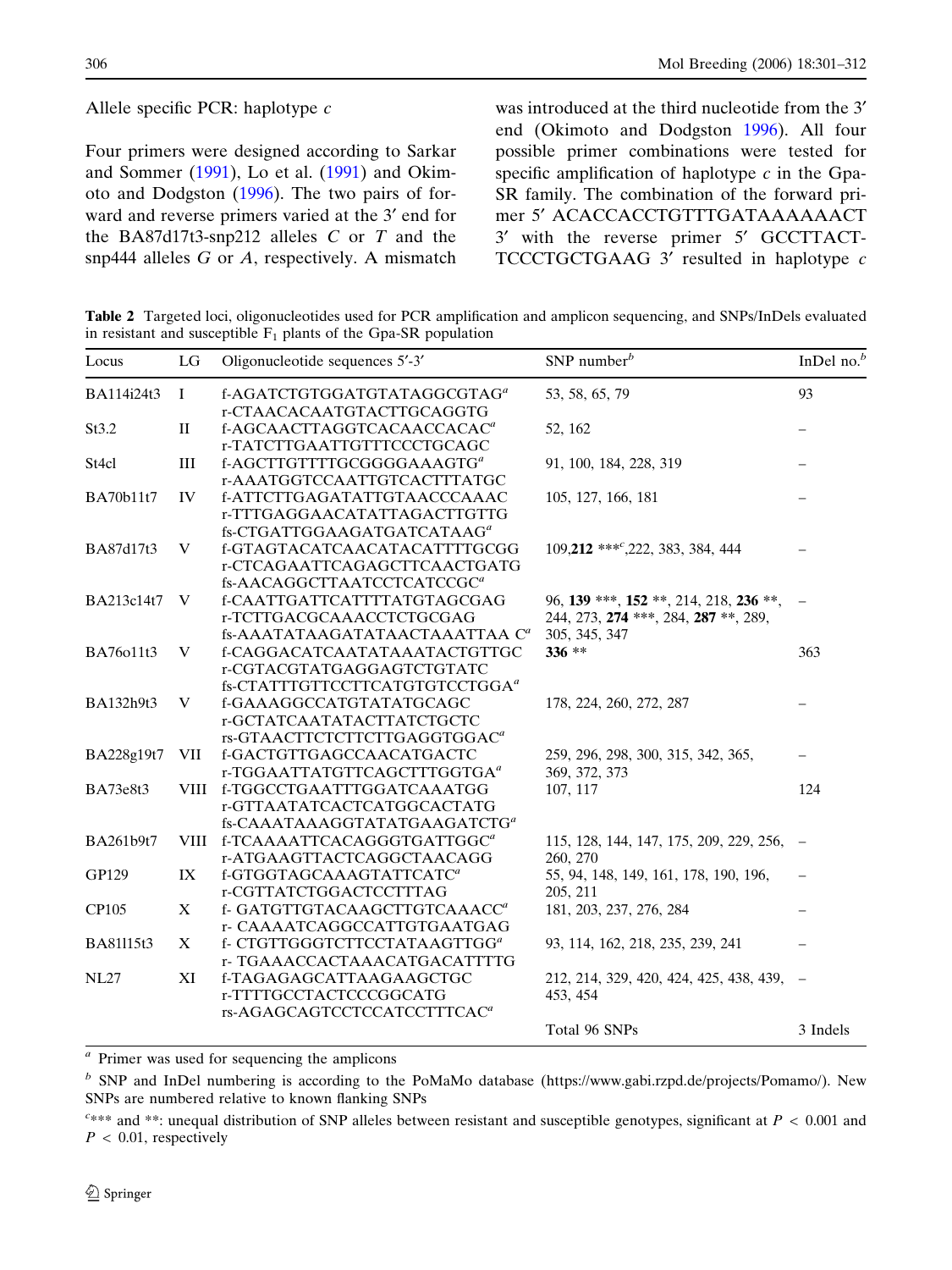specific amplification of a 276 bp DNA fragment using the following protocol: 50 ng template DNA were amplified in  $15 \mu$ I PCR-mix (20 mM Tris–HCl, pH 8.4, 1.5 mM  $MgCl<sub>2</sub>$ , 50 mM KCl, 100μM dNTP, 200 nM of each primer, 2% v/v DMSO, 1 unit Taq DNA polymerase) and the PCR touchdown conditions: 5 min at 94 °C, one cycle of 1 min at  $94^{\circ}$ C, 1 min at 65 $^{\circ}$ C and 1 min at 72 $\rm ^{o}C$ , six cycles of 30 s at 94 $\rm ^{o}C$ , 30 s at 65 $\rm ^{o}C$ decreasing the annealing temperature to  $60^{\circ}$ C by  $1^{\circ}$ C per cycle and 30 s at 72 $^{\circ}$ C, 30 cycles of 30 s at 94 $\degree$ C, 30 s at 60.5 $\degree$ C and 30 s at 72 $\degree$ C, finally 5 min at 72°C. PCR products were separated on standard agarose gels and visualized with ethidium bromide staining. The marker SPUD1636 was amplified as described (Bryan et al. [2002\)](#page-11-0).

### **Results**

Based on evaluating 230 individuals of the Gpa-SR family for resistance to G. pallida population 'Chavornay', the 30 most resistant and 30 highly susceptible  $F_1$  individuals were selected for genotyping. Amplicons were generated at 15 loci (Table [2](#page-5-0)) from genomic DNA of parents SR5 and SR6, 22 resistant and 22 susceptible  $F_1$  plants, and sequenced. In some cases, the use of a nested primer for amplicon sequencing instead of the forward or reverse PCR primer (Table [2](#page-5-0)) improved the quality of the sequence trace files used for SNP scoring. At this stage, the number of  $F_1$  individuals, of which amplicons were sequenced was limited to 46 for practical reasons (half of a 96-well plate). Between one and fifteen segregating SNPs were scored per amplicon, amounting to 96 scored SNP markers in total (Table [2\)](#page-5-0). Three segregating In-Dels were also evaluated. Most SNPs have been identified previously in the parental genotypes SR5 and SR6 (Rickert et al. [2003](#page-11-0), https://www.gabi. rzpd.de/projects/Pomamo/). However, few new SNPs were also recorded. SNPs and InDels were tested for significant deviation from equal distribution between the two groups of highly resistant and susceptible genotypes by the  $\chi^2$  test. Seven SNP markers deviated significantly ( $P < 0.01$ ) from equal distribution (Table [2](#page-5-0)), indicating linkage to G. *pallida* QRL. All seven significant SNPs were located in the amplicons generated from three BAC insertion ends that are part of a local physical map on potato chromosome V in the interval between marker loci GP21 and GP179, which includes the  $R1$  gene for resistance to  $Phy$ tophthora infestans (Ballvora et al. [2002,](#page-11-0) Ballvora et al. manuscript in preparation). The position of the 250 kbp contig within the GP21-GP179 interval, the physical distances between the amplicons and the positions of the significant SNPs are shown in Fig. 1.

The seven SNP markers linked to a G. pallida QRL fell into two groups of tightly linked or cosegregating SNPs. The first group included three SNP markers: snp212 in amplicon BA87d17t3, snp139 and snp274 both in amplicon BA213c14t7. The second group consisted of four SNP markers: snp336 in amplicon BA76o11t3, snp152, snp236 and snp287 in amplicon BA213c14t7. A genetic model based on three different haplotypes a, b and  $c$  (Table [3\)](#page-7-0) best explained the observed SNP genotype classes of the seven significant SNP markers in parents SR5 and SR6, and in 43 F1 hybrids (amplicon sequencing of one susceptible genotype consistently failed). 268 (91%) of 294

Fig. 1 Positions of the seven SNP markers linked to the major QTL for resistance to G. pallida on the partial physical map in the interval GP21–GP179 on potato chromosome V

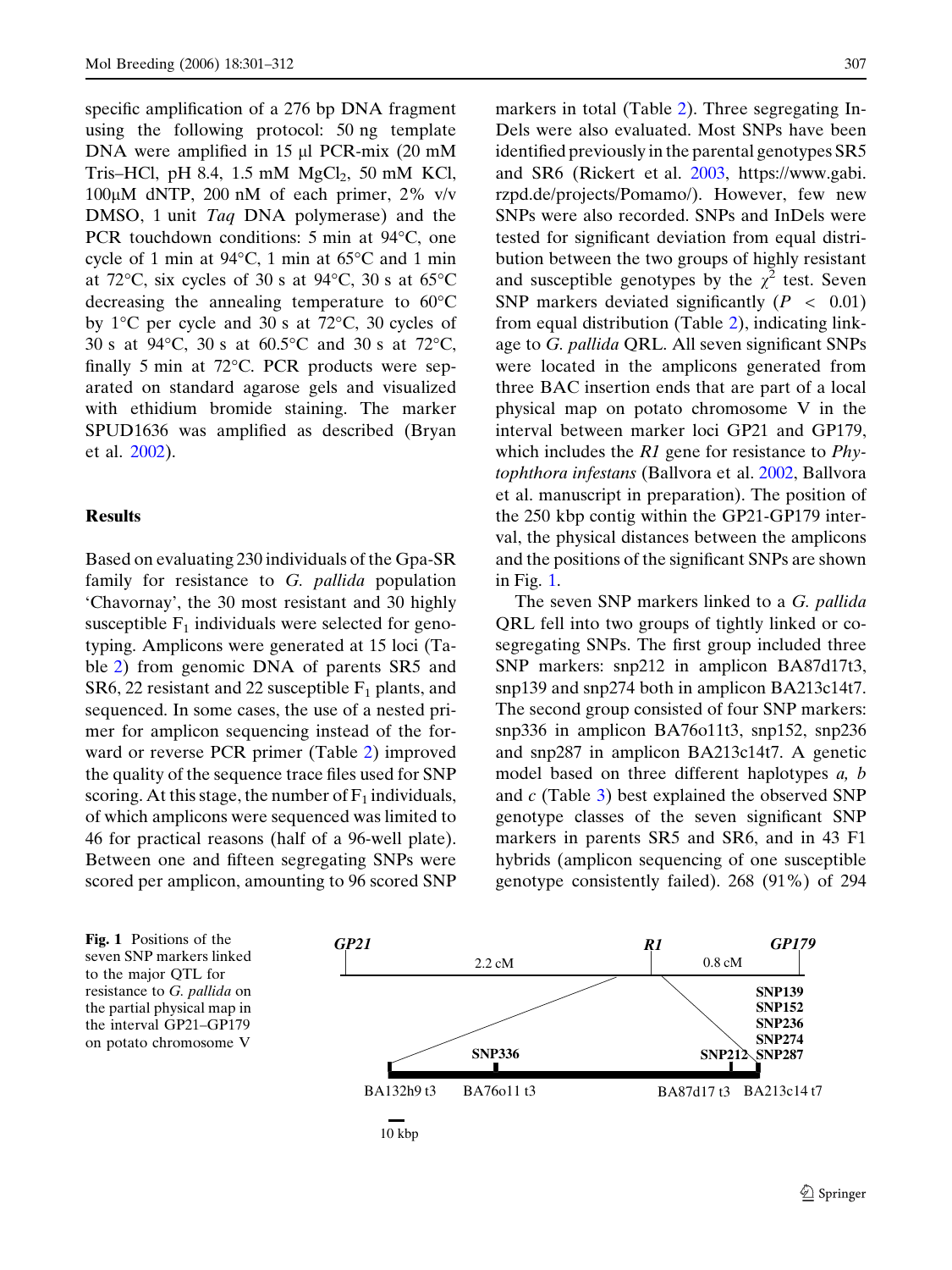| Haplotype     | BA76011t3 | BA87d17t3 | BA213c14t7 |        |        |        |        |
|---------------|-----------|-----------|------------|--------|--------|--------|--------|
|               | snp336    | snp212    | snp287     | snp274 | snp236 | snp152 | snp139 |
| a             |           |           |            |        |        |        |        |
| b             |           |           |            | A      |        | н      |        |
| $\mathcal{C}$ |           |           |            |        |        |        |        |

<span id="page-7-0"></span>Table 3 Haplotype model deduced from the observed segregation of seven SNP markers linked to QTL for nematode resistance on chromosome V in the SR-Gpa family. Haplotype specific nucleotides are shown in bold letters

SNP scores (7 SNPs scored in 43 genotypes with few missing data) were in agreement with this haplotype model. The remaining scores (9%) showed a discrepancy with the model, most likely resulting from ambiguous scores of the allele dosage. According to the model, the resistant parent SR6 was duplex for haplotypes a and c (aacc) and the susceptible parent SR5 was duplex for haplotypes  $a$  and  $b$  ( $aabb$ ). When assuming tetrasomic inheritance and random formation of 2n gametes in both parents, nine genotype classes are expected in the  $F_1$  progeny in the frequencies shown in Table [4.](#page-8-0) Only five genotype classes were actually observed in the 43 examined  $F_1$  individuals, of which four deviated significantly from the expected numbers (Table [4\)](#page-8-0). The genotype class expected to be the most frequent (aabc) was completely absent in the progeny. Under the alternative hypothesis of disomic inheritance, four genotype classes with equal frequency are expected in  $F_1$ . In fact, three of the five observed genotype classes fitted the model of disomic inheritance, whereas the forth expected class (bbcc) was not observed and the observed classes aaac and abbc were not expected (Table [4\)](#page-8-0). The resistant parent SR6 and all 22 highly resistant  $F_1$ individuals carried haplotype  $c$  either in duplex or simplex condition. With the exception of one individual, all susceptible  $F_1$  genotypes lacked haplotype c, indicating strong linkage between haplotype c and a nematode resistance allele descending from SR6 (Table [4](#page-8-0)). Haplotype b descending from the susceptible parent SR5 was more frequent in susceptible (13) than in resistant F1 individuals  $(9)$ . Haplotype *b* was therefore linked to a susceptibility allele. Nine of the ten individuals having both haplotypes  $c$  and  $b$  were highly resistant, indicating that the nematode resistance allele linked to haplotype c was mostly dominant (Table [4\)](#page-8-0).

A PCR assay was developed to detect specifically haplotype  $c$ , based on the SNP marker BA87d17t3-snp212, which had the haplotype c specific allele T (Table 3) and on snp444 ( $T/C$ ) in the same amplicon (Table [2\)](#page-5-0). Snp444 was arbitrarily chosen for its physical distance from snp212, allowing the generation of a PCR product of suitable length. Only the primer combination specific for snp212-T/snp444-G amplified a 274 bp fragment in the resistant parent SR6, in all 30 highly resistant  $F_1$  individuals selected and in the single, susceptible individual having haplotype  $c$ (Fig. [2](#page-9-0)). The susceptible parent SR5 and 29 susceptible  $F_1$  individuals were negative for the haplotype c specific PCR product, which is subsequently referred to as the HC marker.

Thirty four varieties with resistance to G. pallida pathotypes Pa2 or Pa2/Pa3 according to passport data, the differential S. vernei clone 62- 33-3 (Pa2) (Ross [1986](#page-11-0)) and AM78.3778 (Pa2/3) (Rouppe van der Voort et al.[1998\)](#page-11-0) and 22 susceptible varieties as control group were tested for presence of the HC marker. In addition, the 56 varieties were scored for the haplotype c specific SNP markers BA213c14t7-snp139 and snp274 by amplicon sequencing (Table [1\)](#page-3-0). With the exception of cvs 'Avano' and 'Karakter', all varieties with high resistance to G. *pallida* pathotype Pa2/3 and clone AM78.3778 were HC positive, whereas the six varieties with resistance to pathotype Pa2 only, the S. vernei clone 62-33-3 and all susceptible varieties were HC negative (Table [1\)](#page-3-0). From five varieties with reported intermediate or partial resistance to G. pallida (Amado, Kantara, Kardent, Katinka and Pallina) two were HC positive and three were negative (Table [1](#page-3-0)). These data indicated that the HC marker was highly diagnostic for the presence of an allele that confers high levels of resistance to G. pallida pathotype Pa2/3. The haplotype  $c$  specific allele  $T$  of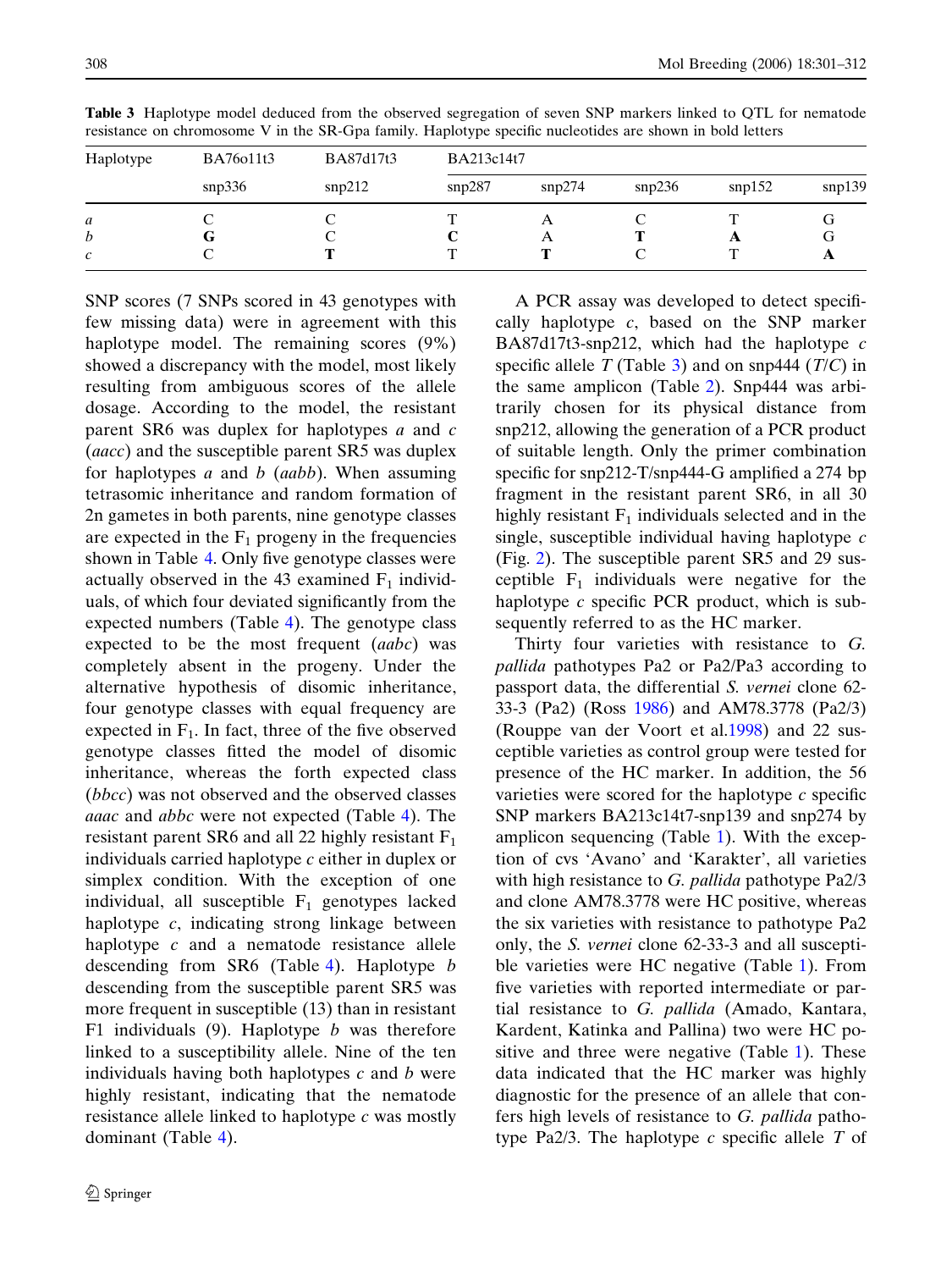<span id="page-8-0"></span>

|                | genotype classes                                                                                                                                       |                     |                                                                   |                                                                                                                                                     |                                          | Table 4 Genetic models for the Gpa-SR population based on haplotypes a, b and c and distribution of nematode resistant and susceptible plants in the observed |                   |                                                  |
|----------------|--------------------------------------------------------------------------------------------------------------------------------------------------------|---------------------|-------------------------------------------------------------------|-----------------------------------------------------------------------------------------------------------------------------------------------------|------------------------------------------|---------------------------------------------------------------------------------------------------------------------------------------------------------------|-------------------|--------------------------------------------------|
|                |                                                                                                                                                        | numbers<br>$N = 43$ | genotype numbers, tetrasomic expected numbers;<br>inheritance $N$ | Genotype Observed Expected genotype $\chi^2$ test for deviation from Expected genotype $\chi^2$ test for deviation<br>$= 43$ tetrasomic inheritance | inheritance $N = 43$ disomic inheritance | numbers, disomic from expected frequencies; genotypes                                                                                                         |                   | No. of resistant No. of susceptible<br>genotypes |
|                | $SRS \; aabb$                                                                                                                                          |                     |                                                                   |                                                                                                                                                     |                                          |                                                                                                                                                               |                   | susceptible                                      |
| SR6            | aacc                                                                                                                                                   |                     |                                                                   |                                                                                                                                                     |                                          |                                                                                                                                                               | resistant         |                                                  |
| $\overline{E}$ | aaaa                                                                                                                                                   |                     | $-19$                                                             | $P \le 0.005$                                                                                                                                       | 10.75                                    | n.s.                                                                                                                                                          |                   |                                                  |
|                | aabb                                                                                                                                                   |                     | e<br>E                                                            | $P \, < \, 0.005$                                                                                                                                   | 10.75                                    | n.s.                                                                                                                                                          |                   |                                                  |
|                |                                                                                                                                                        |                     | 1.19                                                              | $P \le 0.005$                                                                                                                                       |                                          | n.s.                                                                                                                                                          |                   |                                                  |
|                | aacc<br>bbcc                                                                                                                                           |                     |                                                                   |                                                                                                                                                     | 10.75                                    | $P \le 0.005$                                                                                                                                                 |                   |                                                  |
|                |                                                                                                                                                        |                     | $1.1888811$<br>$1.788811$<br>$1.788811$                           | $P \le 0.05 > 0.025$                                                                                                                                |                                          |                                                                                                                                                               |                   |                                                  |
|                | $\begin{array}{l} \mathit{aaaa} \\ \mathit{a} \\ \mathit{ab} \\ \mathit{bc} \\ \mathit{abc} \\ \mathit{abc} \\ \mathit{abc} \\ \mathit{0} \end{array}$ |                     |                                                                   | n.s.                                                                                                                                                |                                          | $\overline{\phantom{a}}$                                                                                                                                      |                   |                                                  |
|                |                                                                                                                                                        |                     |                                                                   |                                                                                                                                                     |                                          |                                                                                                                                                               |                   |                                                  |
|                |                                                                                                                                                        |                     |                                                                   | $P < 0.025 > 0.01$<br>$P < 0.05 > 0.025$<br>$P < 0.005$                                                                                             |                                          |                                                                                                                                                               |                   |                                                  |
|                |                                                                                                                                                        |                     |                                                                   |                                                                                                                                                     |                                          |                                                                                                                                                               |                   |                                                  |
|                |                                                                                                                                                        |                     |                                                                   |                                                                                                                                                     |                                          |                                                                                                                                                               | 22<br>$\parallel$ | $\overline{c}$<br>$\frac{1}{2}$                  |

snp274 (Table [3](#page-7-0)) was in nearly complete linkage disequilibrium with the HC marker, the only exceptions being cvs 'Avano' and 'Festien' (Table [1\)](#page-3-0). Based on the dosage of snp274 allele T, the G. pallida resistant varieties were mostly duplex, triplex or even quadruplex for the resistance allele. In contrast, the haplotype  $c$  specific allele  $A$  of snp139 (Table [3\)](#page-7-0) was less diagnostic, as it occurred in all varieties with resistance to G. pallida pathotype Pa2/3, but also in 5 susceptible varieties and in cv 'Feska' being resistant only to pathotype Pa2 (Table [1](#page-3-0)).

A DNA collection of 31 Solanum species was screened for presence of the HC marker. HC was exclusively detected in accessions of S. vernei (data not shown), identifying S. vernei as the most likely source of the resistance to G. pallida pathotype Pa2/3.

The set of potato varieties and S. vernei differential clones was tested for presence or absence of the diagnostic SPUD1636 marker, which is linked to a major QRL to G. pallida in the same region on potato chromosome V (Bryan et al. [2002\)](#page-11-0). All susceptible varieties tested lacked the SPUD1636 marker, but SPUD1636 was present in only 12 of the 22 highly resistant varieties, in 8 of the 12 varieties with incomplete resistance and in both clones S. vernei 62-33-3 and AM78.3778 (Table [1\)](#page-3-0). SPUD1636 was therefore less diagnostic for high resistance to G. pallida pathotype Pa2/3 than the HC marker, BA213c14t7 snp139 and snp274.

#### **Discussion**

SNP genotyping by sequence analysis of heterozygous amplicons

The cultivated, tetraploid potato is highly polymorphic and heterozygous at the DNA sequence level, allowing parallel and quantitative scoring of several SNP markers in sequence trace files of single amplicons (Rickert et al. [2003](#page-11-0)). This notion was confirmed when genotyping the Gpa-SR family for 96 SNP markers in 15 amplicons. Most, but not all SNP positions and SNP allele dosages were reproducible when comparing the SNP's segregating in the Gpa-SR family with the SNP's scored in the genotype panel of Rickert et al.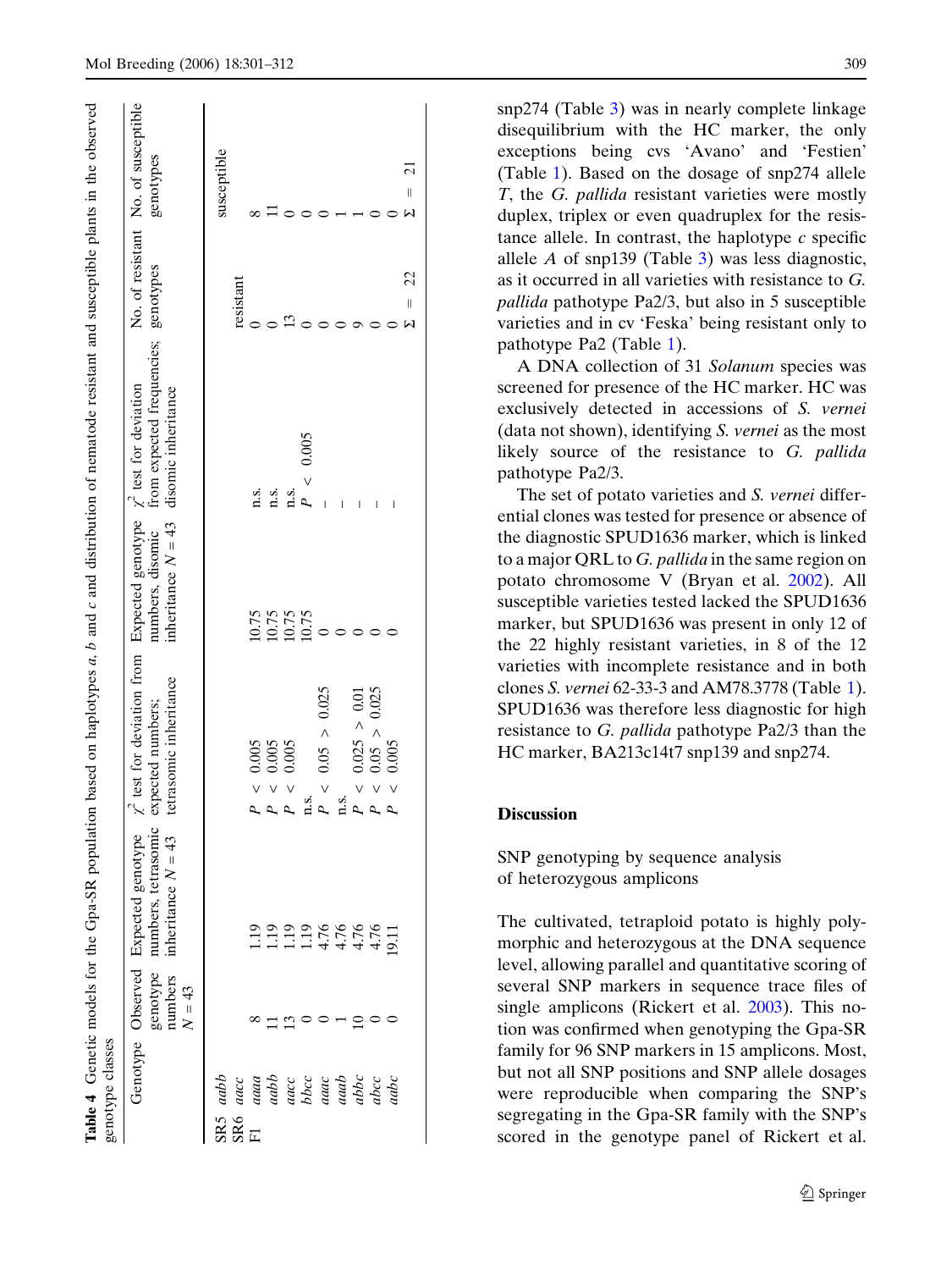HC marker in the highly nematode resistant (top) and susceptible (bottom) subpopulations selected from the SR-Gpa family

<span id="page-9-0"></span>

[\(2003](#page-11-0)), which included the parents SR5 and SR6. Some new SNP's were also detected in the Gpa-SR family. Moreover, genetic modeling uncovered discrepancies between 9% of the individual SNP scores and the genetic model. These inconsistencies and discrepancies point to scoring errors, particularly of the SNP allele dosage. The peak height in the sequence trace files used as measure for the allele dosage can be influenced differently for different nucleotides by the surrounding sequence context. Unequal allele amplification in heterozygous genotypes can also lead to erroneous assessment of the allele dosage. Generating very high quality sequences from locus specific, uniform amplicons can minimize, but does not eliminate completely these problems. The sequence quality of some amplicons could be improved by using for sequencing a nested primer located in an apparently 'SNP free' region of the sequence. The locus specificity of the amplicons depends on the redundancy of the genomic sequence and had to be determined experimentally case by case.

# Distorted segregation

The pedigree information of the Gpa-SR family made possible to identify three haplotypes  $a, b$ and c, based on the observed segregation patterns of seven SNP markers significantly linked to a major QTL for resistance to G. pallida. The haplotypes were used to assign a genotype to each parent and to 43 F1 individuals. The observed genotype classes and the observed number of individuals in each genotype class fitted neither the model of tetrasomic nor disomic inheritance. Genotype classes expected for either model of inheritance were completely absent in the progeny, and frequencies of observed genotype classes strongly deviated from expectation. These distorted frequencies of genotype classes can be the result of an intermediate mode of inheritance with preferential pairing of homologous chromosomes due to structural differences between different haplotypes and/or of the strong selection applied for highly resistant versus highly susceptible individuals. The absence of certain genotype classes (e. g. aabc in tetrasomic inheritance or bbcc in disomic inheritance) implicates incomplete nematode resistance of these classes. This may indicate interactions between different alleles at the linked nematode resistance locus and incomplete dominance of the resistance allele linked to haplotype  $c$  in certain allele constellations. This observation is compatible with the detection of haplotype  $c$  in some varieties with incomplete resistance to G. pallida pathotype Pa2/3.

# Position of the nematode resistance gene linked to SNP haplotype  $c$

Knowledge on the distribution of loci for pathogen resistance in the potato genome (Gebhardt and Valkonen [2001,](#page-11-0) https://www.gabi.rzpd.de/ projects/Pomamo/) facilitated the mapping of the unknown nematode resistance locus in the Gpa-SR population by selective genotyping with SNP markers. Probing only twelve regions on ten potato chromosomes was sufficient to map the resistance locus. All SNP markers that showed significant linkage with resistance were located in the interval GP21–GP179 on potato chromosome V, in a physical region containing a family of NB-LRR type genes, one member of which has been functionally characterized as the R1 gene for resistance to late blight (Ballvora et al. [2002;](#page-11-0) Kuang et al. [2005](#page-11-0)), whereas no function is known for the other members of the family. One or more members of the R1 gene family are good positional candidates for being the molecular basis also of the genes for nematode resistance located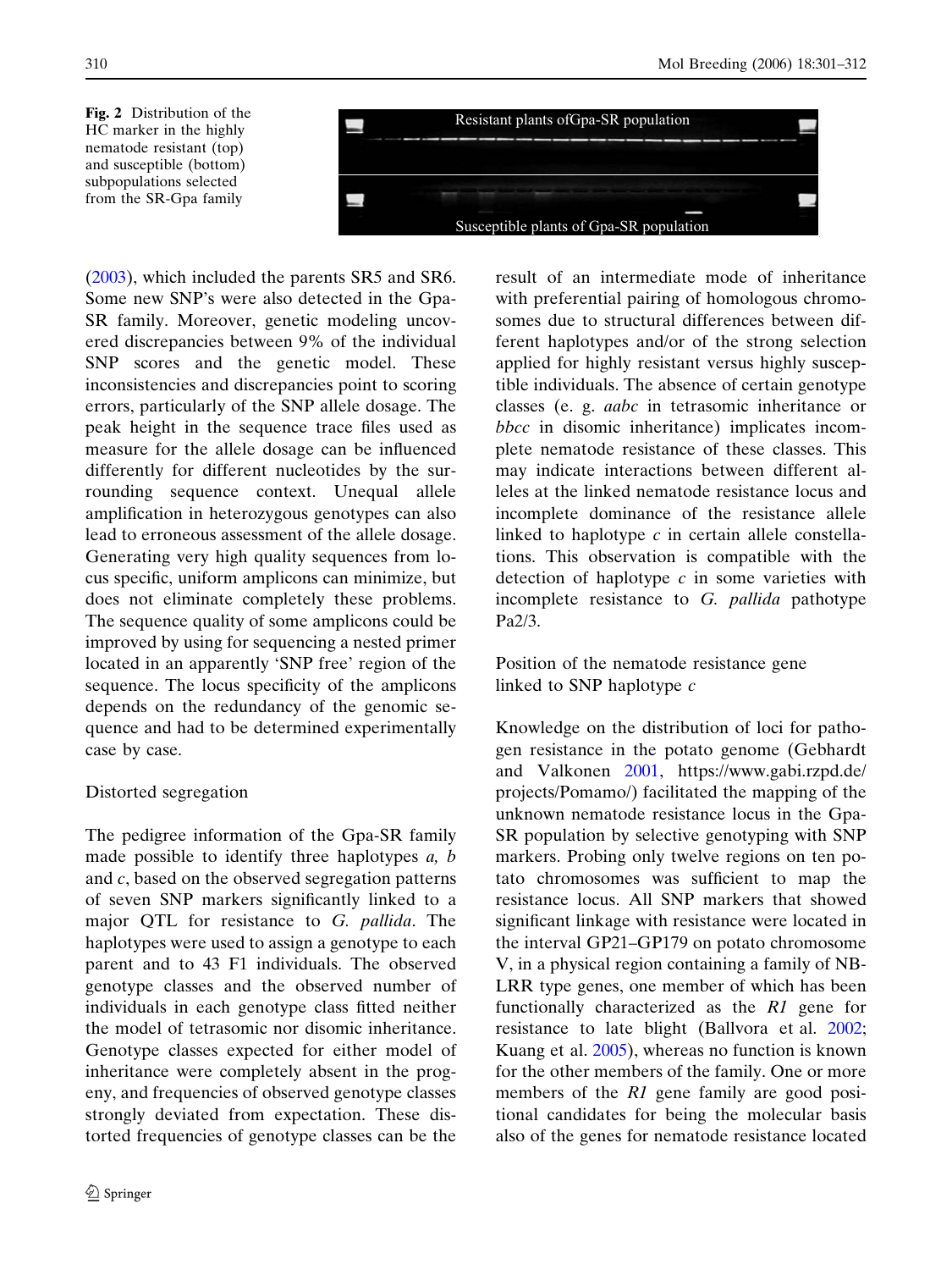in this region, similarly as has been found for genes  $Rx1$  for resistance to *Potato Virus X* (PVX) and Gpa2 for resistance to G. pallida pathotype Pa2, which are both highly homologous members of a clustered NB-LRR type gene family on potato chromosome XII (van der Vossen et al. [2000\)](#page-11-0). To the same genomic region on potato chromosome V as identified in this paper, major QTL for resistance to G. pallida and G. rostochiensis have been mapped previously, which originated from the wild species S. spegazzinii, S. vernei, S. sparsipilum and possibly others (Kreike et al. [1994;](#page-11-0) Rouppe van der Voort et al. [1998,](#page-11-0) [2000;](#page-11-0) Bryan et al. [2002](#page-11-0); Caromel et al. [2003;](#page-11-0) [2005\)](#page-11-0). S. vernei is the most likely source of the resistance allele present in breeding clone SR6 and in most varieties with high resistance to G. pallida pathotype Pa2/3. This was shown when a panel of 31 Solanum species was screened for presence of the haplotype c specific HC marker and only S. vernei accessions were found to be HC positive. The major locus for resistance to G. pallida detected in the Gpa-SR population is therefore identical or very similar to the major cyst nematode QRL Grp1 and Gpa5 described previously (Rouppe van der Voort et al.[1998,](#page-11-0) [2000\)](#page-11-0). The resistance allele of S. vernei detected by the HC marker on potato chromosome V is named RGp5-vrnHC.

The diagnostic value of the HC nematode resistance marker

The HC marker is the most diagnostic DNA marker currently available for potato resistance to G. pallida. It was detected in almost all tested German or Dutch potato varieties with high resistance levels to G. pallida pathotype Pa2/3. This indicates that the allele RGp5-vrnHC has been widely used in resistance breeding at least in Germany and the Netherlands. The origin of this allele is unknown, as several S. vernei clones have been described as resistance sources (Ross [1986\)](#page-11-0), which are not available any more for testing. At this point, we can only exclude as source clone *S. vernei* 62-33-3, which is resistant to *G. pallida* pathotype Pa2 (Ross  $1986$ ) and was accordingly HC negative. However, S. vernei accessions available in germ plasm collections can now easily be screened by PCR with the HC marker. HC positive plants may also be highly resistant to G. pallida. We are currently testing whether the HC marker retains its diagnostic value for resistance to G. pallida pathotype Pa2/ 3 in different accessions of S. vernei. Information on presence or absence of the HC marker in parental clones or advanced breeding material will be useful in breeding programs. Knowing the allele dosage provides additional information on the expected transmission frequency of the resistance. The allele dosage cannot be assessed by the qualitative PCR test for the HC marker. However, other high throughput SNP detection methods such as pyrosequencing are suitable for allele quantification (Rickert et al. [2002\)](#page-11-0) and could be applied to the most diagnostic SNPs BA87d17t3-snp212 and BA213c14t7-snp274. The HC marker can also be helpful for discriminating among different field populations of G. pallida, by using HC positive and HC negative genotypes as genetically precisely characterized differentials.

There are a few limitations to the predictive power of the HC marker. Variety 'Avano', which is highly resistant to G. pallida Pa2/3 according to passport data, was HC negative. In this case, a recombination event might have separated the HC marker from the resistance allele RGp5vrnHC, or 'Avano' has a different source of resistance, or the resistance assessment might be ambiguous. On the other hand, some varieties with incomplete resistance such as 'Amado' and 'Kardent' were HC positive. This can result from incomplete dominance of the RGp5-vrnHC allele in certain genetic backgrounds or from resistance assessment using G. pallida populations, which partially overcome the resistance allele RGp5 vrnHC.

Acknowledgements The authors gratefully acknowledge the funding of this work under the GABI program (Genome analysis in the biological system of plants) by BMBF (Bundesministerium für Bildung und Forschung), Project No 0312290 CONQUEST (Genes CONtrolling QUantitativE traits of Solanum Tuberosum). Part of this work was carried out in the department of plant breeding research and yield physiology, headed by Francesco Salamini, and in the department of plant breeding research and genetics, headed by Maarten Koornneef.